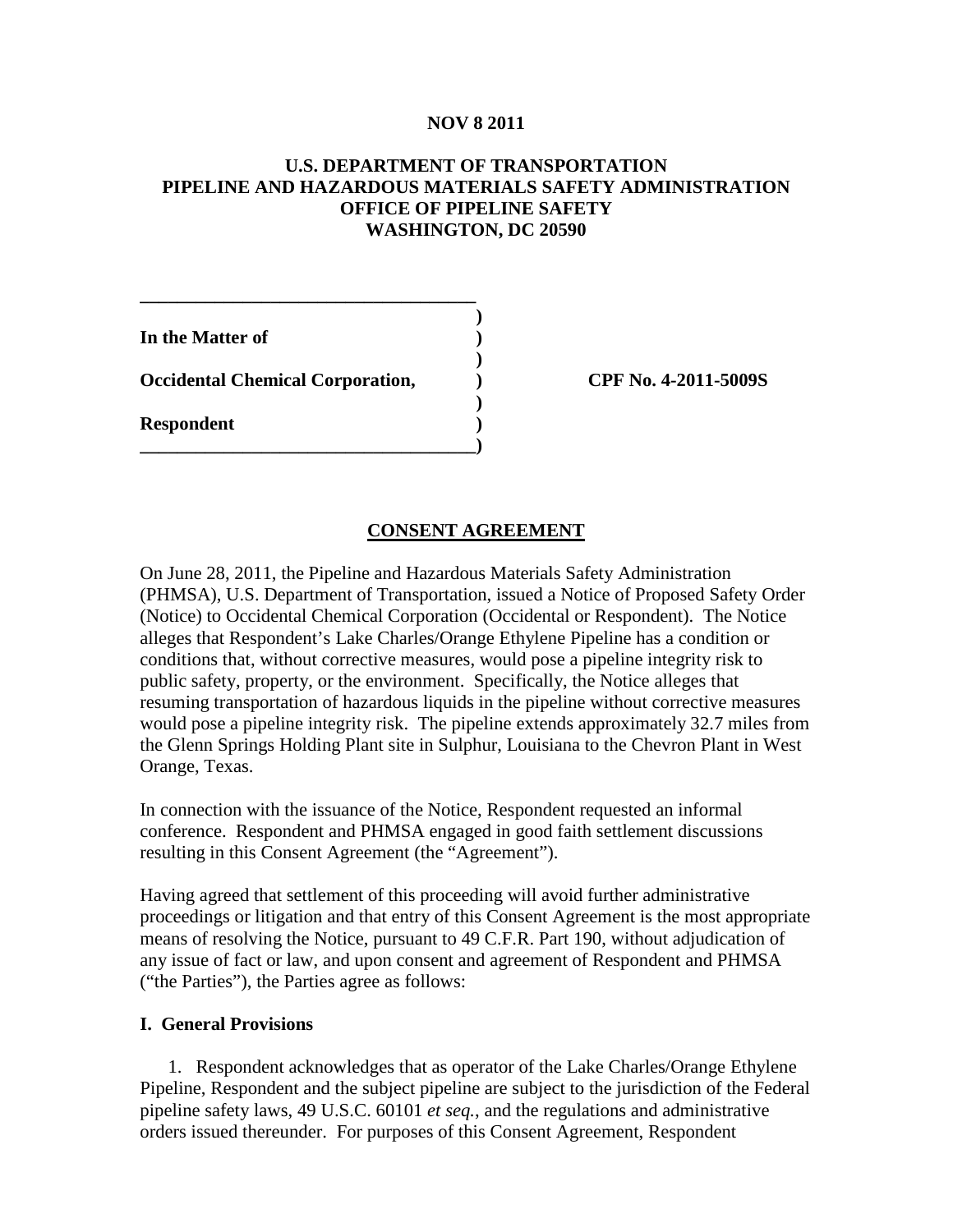acknowledges that it received proper notice of PHMSA's action in this proceeding and that the Notice states claims upon which relief may be granted pursuant to 49 U.S.C. 60101 *et seq.* and the regulations and orders issued thereunder.

2. Respondent does not admit or deny any allegation or conclusion in the Notice but agrees, for purposes of this proceeding, that the integrity risk identified in the Notice exists as described in the Notice and agrees to address it by completing the actions specified in Section II of this Consent Agreement ("Work to be Performed"), including the actions set forth in any work plans and schedules each of which shall automatically be incorporated into this agreement upon approval. Respondent's participation in this Consent Agreement does not constitute an admission of liability for any purpose except in a proceeding to enforce the provisions of this Agreement.

3. After Respondent returns this signed Consent Agreement, PHMSA's representative will present it to the Associate Administrator for Pipeline Safety recommending that the Associate Administrator adopt the terms of this Agreement by issuing an administrative order (Consent Order) incorporating the terms of this Consent Agreement. The terms of this Consent Agreement constitute an offer of settlement until accepted by the Associate Administrator. Upon the effective date of this Agreement, any request for a hearing submitted by Respondent shall be automatically withdrawn.

4. Respondent consents to the issuance of the Consent Order, and hereby waives any further procedural requirements with respect to its issuance. Except as provided in Item 18 and Section IV of this Agreement, Respondent waives all rights to contest the adequacy of notice, or the validity of the Consent Order or this Consent Agreement, including all rights to administrative or judicial hearings or appeals.

5. This Consent Agreement shall apply to and be binding upon PHMSA, and upon Respondent, its officers, directors, and employees, and its successors, assigns, or other entities or persons otherwise bound by law. Respondent agrees to provide a copy of this Consent Agreement and any incorporated work plans and schedules to all of Respondent's officers, employees, and agents whose duties might reasonably include compliance with this Agreement.

6. For all transfers of ownership or operating responsibility of the Lake Charles/Orange Ethylene Pipeline, Respondent shall provide a copy of this Consent Agreement to the prospective transferee at least 30 days prior to such transfer and simultaneously provide written notice of the prospective transfer to the PHMSA Southwest Region Director (Director).

7. This Consent Agreement constitutes the final, complete and exclusive agreement and understanding between the Parties with respect to the settlement embodied in this Agreement, and the Parties acknowledge that there are no representations, agreements or understandings relating to the settlement other than those expressly contained in this Agreement, except that the terms of this Agreement may be construed by reference to the Notice.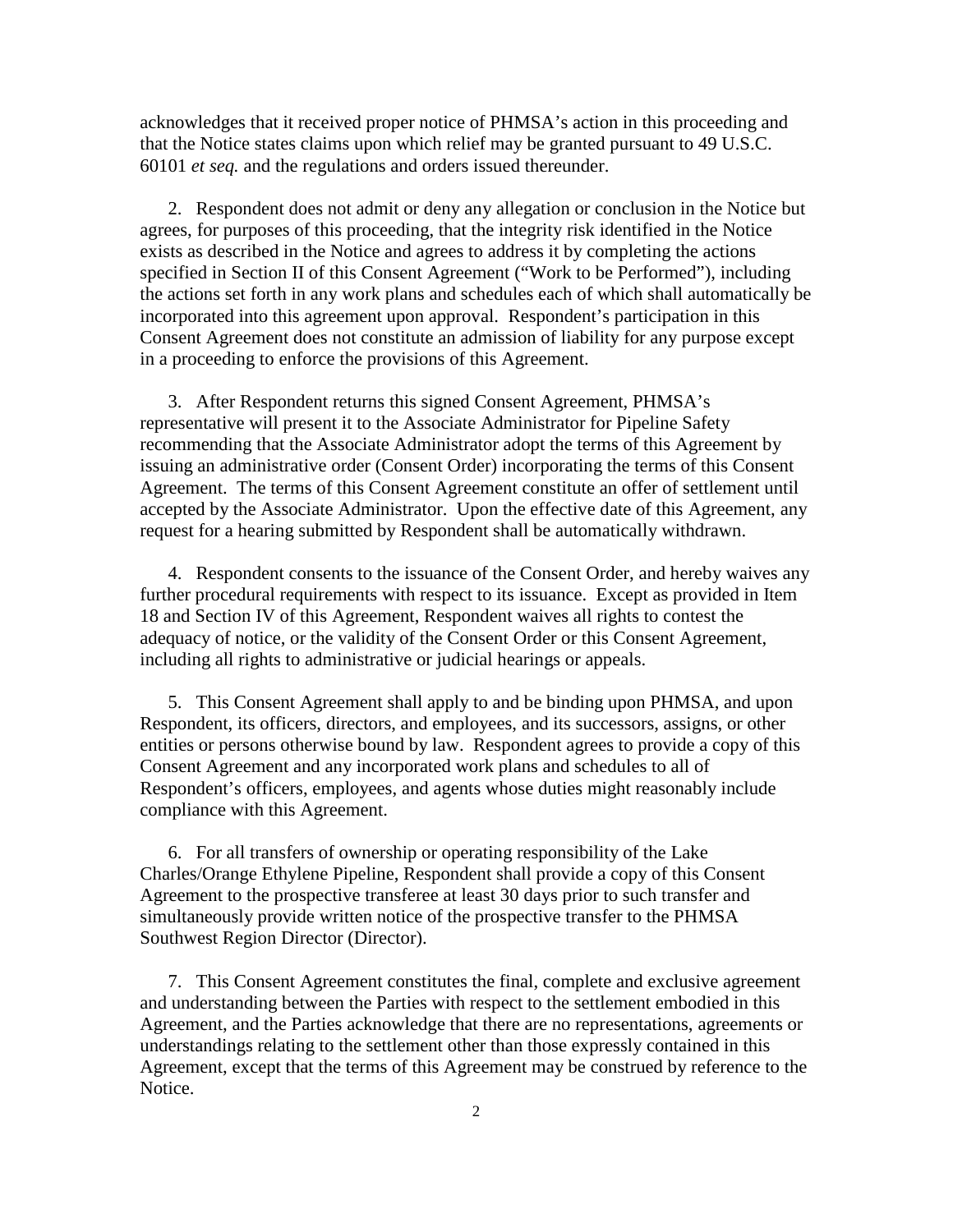8. Nothing in this Consent Agreement affects or relieves Respondent of its responsibility to comply with all applicable requirements of the Federal pipeline safety laws, 49 U.S.C. § 60101 *et seq.*, and the regulations and orders issued thereunder. Nothing in this Consent Agreement alters PHMSA's right of access, entry, inspection, and information gathering or PHMSA's authority to bring enforcement actions against Respondent pursuant to the Federal pipeline safety laws, the regulations and orders issued thereunder, or any other provision of Federal or State law.

9. This Consent Agreement does not waive or modify any Federal, State, or local laws or regulations that are applicable to Respondent's pipeline systems. This Consent Agreement is not a permit, or a modification of any permit, under any Federal, State, or local laws or regulations. Respondent remains responsible for achieving and maintaining compliance with all applicable Federal, State, and local laws, regulations and permits.

10. This Consent Agreement does not create rights in, or grant any cause of action to, any third party not party to this Agreement. The U.S. Department of Transportation is not liable for any injuries or damages to persons or property arising from acts or omissions of Respondent or its officers, employees, or agents carrying out the work required by this Consent Agreement. Respondent agrees to indemnify and hold harmless the U.S. Department of Transportation, its officers, employees, agents, and representatives from any and all causes of action arising from any acts or omissions of Respondent or its contractors in carrying out the work required by this Agreement.

### **II. Work to be Performed**

11. Within 60 days of receipt of the Consent Order, Occidental must develop all applicable written procedures required by 49 C.F.R. Part 195, such as operating and maintenance procedures, emergency procedures and spill response plans, and operator qualifications procedures for the pipeline and submit the procedures to the Director, Southwest Region (Director) for compliance review.

12. Within 60 days of receipt of the Consent Order, Occidental must develop and submit to the Director for prior approval a pipeline reactivation work plan that includes evaluations of anomalies and coating deficiencies, repair plans, and corrective measures to ensure the long term integrity of the pipeline and the safe restart of operations on the pipeline. The work plan must include:

(A) Repair of the 33 dents and anomalies already identified by the in-line inspection; and performance of additional field testing, inspections, and evaluations necessary to determine the extent to which anomalies, coating deficiencies, corrosion control deficiencies, other conditions described in the Notice, or any other integrity risk conditions, are present elsewhere on the pipeline. Make the results of the inspections, field excavations, and evaluations available to PHMSA or its representative;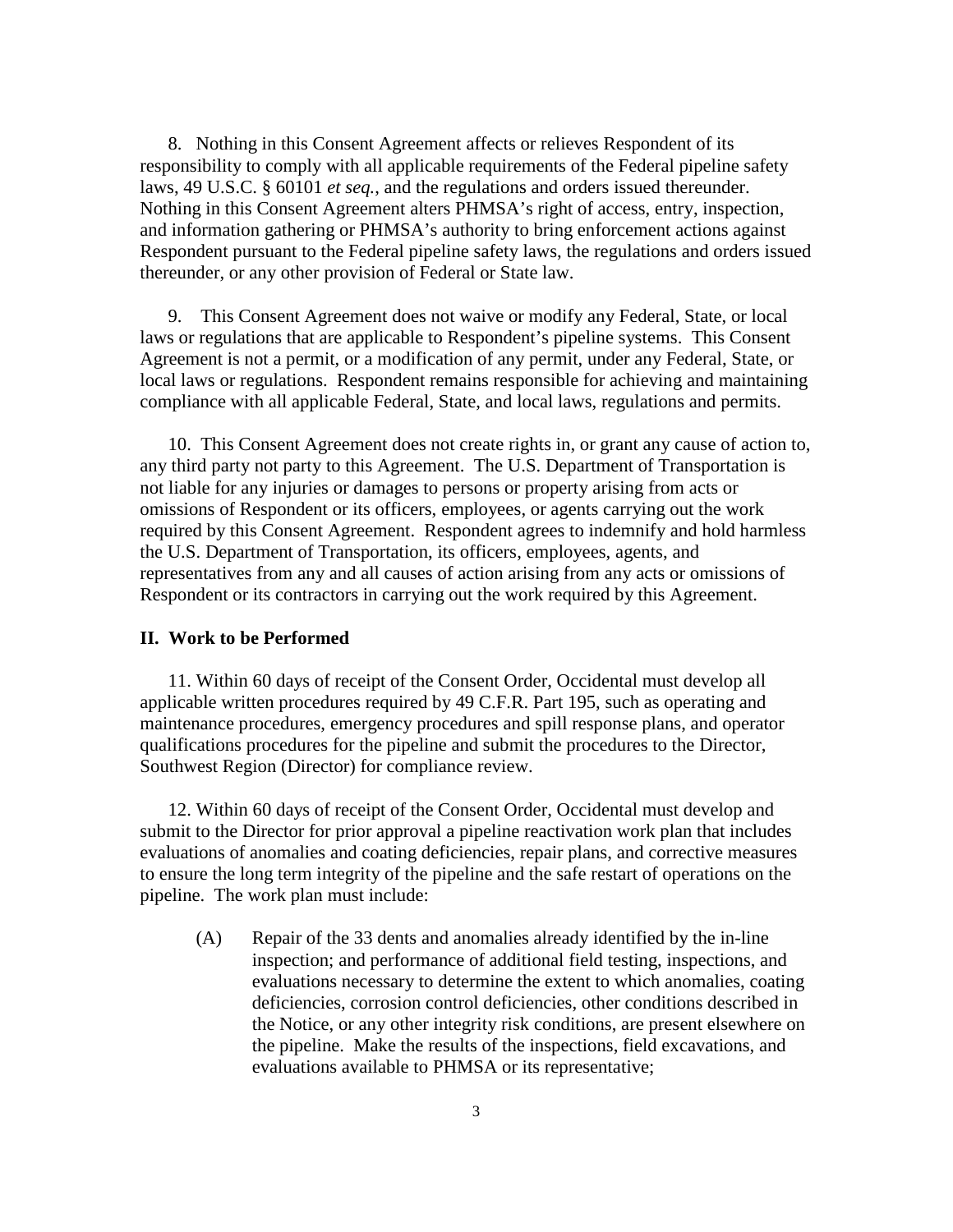- (B) The performance of repairs or other corrective measures that fully remediate the additional risk conditions identified in the course of the field testing, inspections, and evaluations;
- (C) A plan for final integrity validation testing and the submission of supporting documentation for the establishment of the maximum operating pressure (MOP) for the pipeline;
- (D) Provisions for mitigating measures for any remaining risks and continuing long-term periodic inspection and monitoring to ensure the ongoing safe and environmentally sound operation of the pipeline considering the results of the analyses, inspections, and corrective measures undertaken pursuant to this Agreement and all available information about the pipeline; and
- (E) A proposed schedule for completion of the actions and plans required by this Item.

13. Upon approval by the Director, the reactivation work plan automatically becomes incorporated into the Agreement and must be revised by Occidental as necessary to incorporate the results of actions undertaken pursuant to the Agreement and whenever necessary to incorporate new information obtained during the failure investigations and remedial activities. Occidental must submit any such plan revisions to the Director for prior approval and such revisions automatically become incorporated into the Agreement upon approval. The Director may approve plan elements incrementally.

14. Occidental must implement the reactivation work plan as approved by the Director, including any revisions to the plan, as scheduled and make the results of all actions taken in accordance with the approved plan available for review by PHMSA or its representative.

15. Occidental must submit quarterly reports to the Director that: (1) include available data and results of the testing and evaluations required by the Agreement and plans; and (2) describe the progress of the repairs and other actions being undertaken as a result of the Agreement. The first quarterly report is due on the last day of the third month following receipt of the Order. The Director may adjust the regular intervals for submitting reports.

16. The Director may grant an extension of time for compliance with any of the terms of the Agreement upon a written request timely submitted demonstrating good cause for an extension.

17. Occidental may appeal any decision of the Director to the Associate Administrator for Pipeline Safety. Decisions of the Associate Administrator shall be final.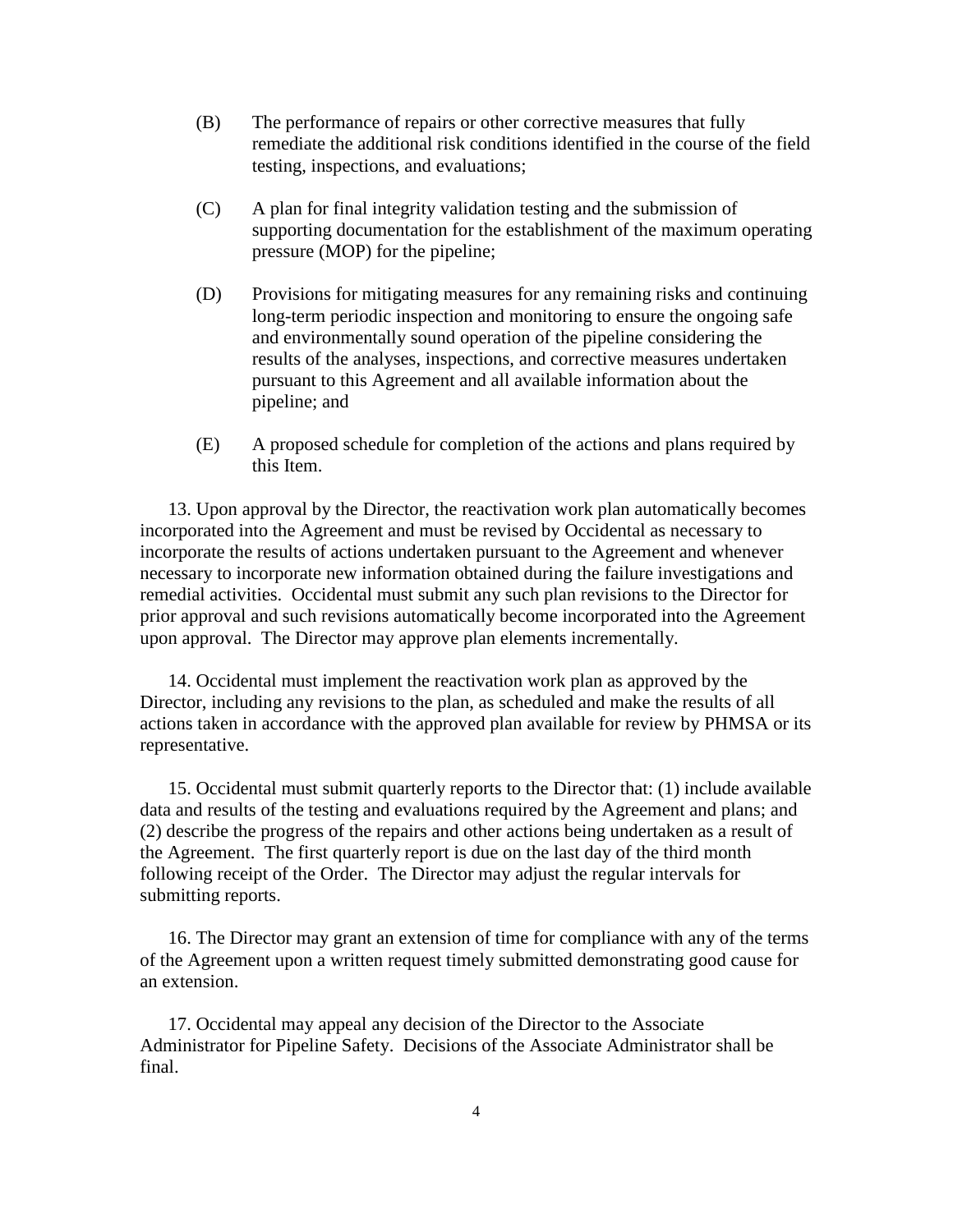#### **III. Review and Approval Process**

18. With respect to any submission under Section II of this Agreement that requires the approval of the Director, the Director may: (a) approve, in whole or in part, the submission, (b) approve the submission on specified conditions, (c) disapprove, in whole or in part, the submission, or (d) any combination of the foregoing. In the event of approval, approval in part, or approval upon conditions, Respondent will proceed to take all action required by the submission as approved by the Director, subject to Respondent's right to invoke the dispute resolution procedures in Section IV with respect to any conditions identified by the Director. In the event that the Director disapproves all or any portion of the submission, the Director will provide Respondent with a written notice of the deficiencies. Respondent will correct all deficiencies within the time specified by the Director and resubmit it for approval, subject to Respondent's right to invoke the dispute resolution procedures in Section IV with respect to any conditions identified by the Director.

#### **IV. Dispute Resolution**

19. The Director and Respondent will informally attempt to resolve any disputes arising under this Agreement. If Respondent and the Director are unable to informally resolve the dispute within 15 days, Respondent may request in writing, within 10 days, a written determination resolving the dispute from the Associate Administrator for Pipeline Safety providing all information that Respondent believes is relevant to the dispute. If the request is submitted as provided herein, the Associate Administrator will issue a determination in writing which shall be final. The existence of a dispute and PHMSA's consideration of matters placed in dispute shall not excuse, toll, or suspend any term or timeframe for completion of any work to be performed under this Consent Agreement during the pendency of the dispute resolution process except as agreed by the Director or the Associate Administrator in writing.

#### **V. Enforcement**

20. This Agreement, as adopted by the Consent Order, is subject to all enforcement authorities available to PHMSA under 49 U.S.C. § 60101 *et seq.* and 49 C.F.R. Part 190, including administrative civil penalties under § 60122 of up to \$100,000 per violation for each day the non-compliance continues, if PHMSA determines that Respondent is not materially proceeding in accordance with terms of this Agreement, with determinations made by the Director, or if such determinations are appealed with decisions of the Associate Administrator. All work plans and associated schedules set forth or referenced in Section II shall be automatically incorporated into this Agreement and are enforceable in the same manner.

### **VI. Record Keeping and Information Disclosure**

21. Respondent agrees to maintain records demonstrating compliance with all requirements of this Agreement for a period of at least five years following completion of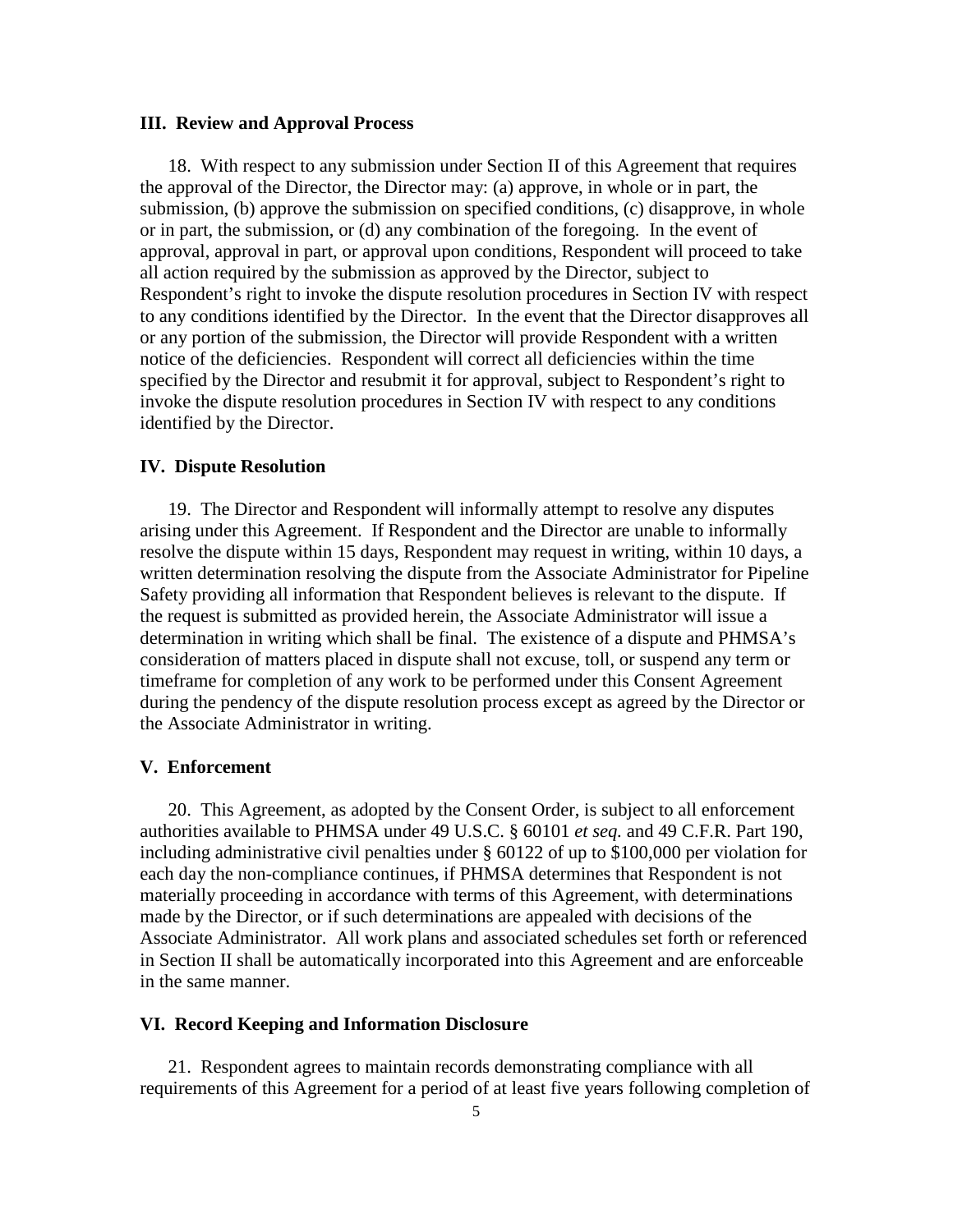all work to be performed. For any reports, plans, or other deliverables required to be submitted to PHMSA pursuant to this Agreement, Respondent may assert a claim of business confidentiality or other protections applicable to the release of information by PHMSA, covering part or all of the information required to be submitted to PHMSA pursuant to this Agreement in accordance with 49 C.F.R. Part 7. The claim of confidentiality shall be marked in writing on each page, and shall include a statement specifying the grounds for each claim of confidentially. PHMSA shall determine release of any information submitted pursuant to this Consent Agreement in accordance with 49 C.F.R. Part 7, the Freedom of Information Act, 5 U.S.C. § 552, DOT and/or PHMSA policies, and other applicable regulations and Executive Orders.

## **VII. Effective Date**

22. The "Effective Date" as used herein is the date on which this Agreement has been signed by both Respondent and PHMSA. Unless specified to the contrary, all deadlines for actions required by this Agreement run from the date of issuance of the Consent Order adopting this Agreement.

## **VIII. Modification**

23. The terms of this Agreement may be modified by mutual agreement of the Parties. Such modifications shall be in writing and shall be signed by both Parties.

### **IX. Termination**

24. This Agreement shall terminate upon the completion of all terms set forth in Section II (Work to Be Performed). Respondent may request written confirmation from PHMSA when this Agreement is terminated. To the extent ongoing monitoring is required, PHMSA may terminate this Agreement with respect to all other requirements with the exception of such monitoring. Nothing in this Agreement prevents Respondent from completing any of the obligations earlier than the deadlines provided for herein.